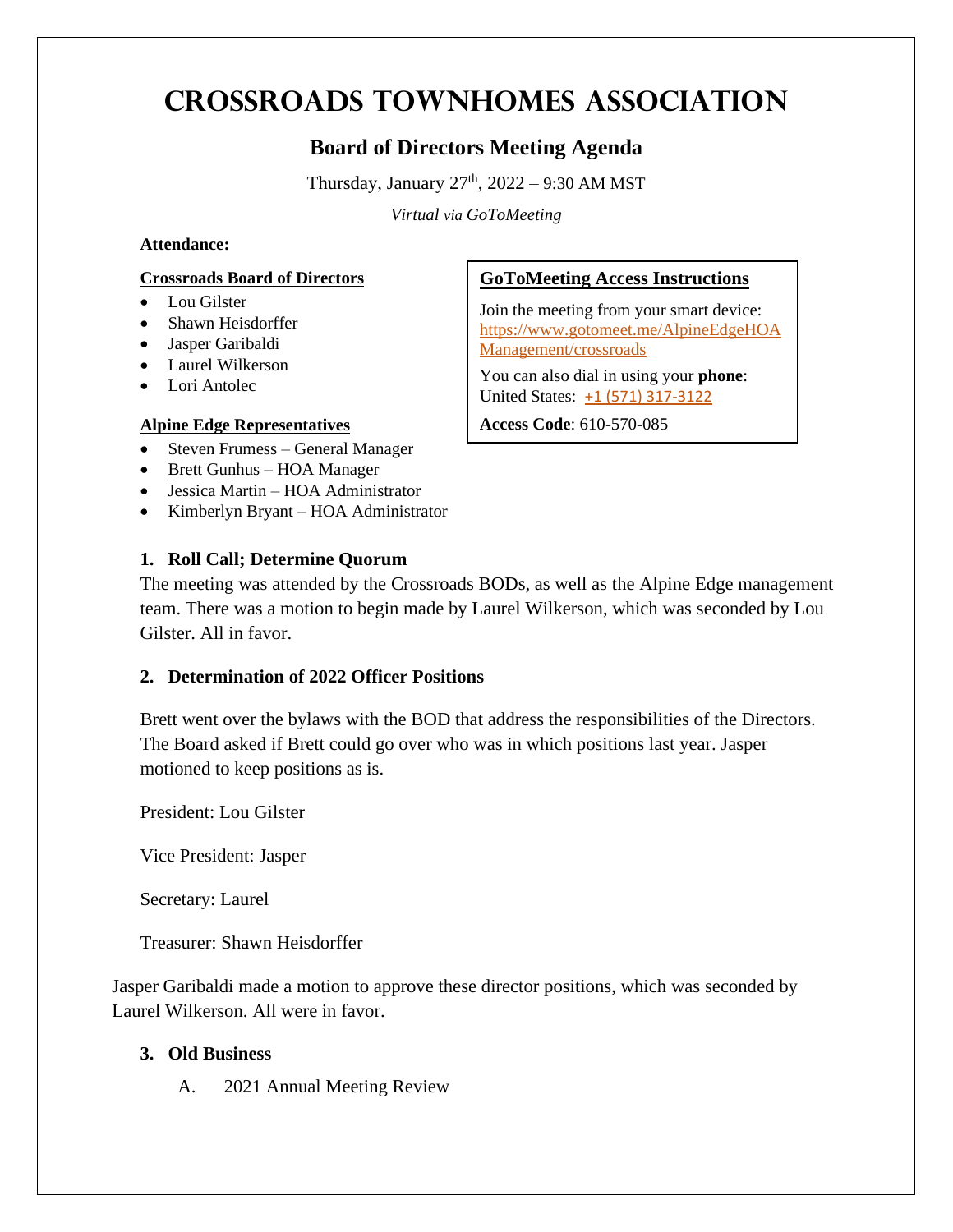#### B. Snow Removal Quality Assessment

The Board is confident about the quality of snow removal so far; however, the sidewalk that wraps around to the back to the duplexes needs attention. Bobby Cat is the new contractor for the Association as RKR is getting out of the business. Lou brought up the idea to shovel from the front door straight out to the road to the bike path (where the city clears) and not worry about the sidewalks. Jasper liked the idea, but Shawn had some concerns. Lori said the shoveling contractor is doing a great job but agreed that would be a good idea and would be considerably less effort. AE will look into whether there is a rule in Frisco stating that the sidewalk needs to be cleared. There is an extra liability if someone uses the sidewalk and it's not shoveled but the HOA has general liability insurance. Steven suggested meeting someone onsite to look at it. AE will set up a meeting with Bobby Cat to figure it out. Laurel was asked to be the point of contact for this, to which she agreed. All were in favor of not shoveling the sidewalk. Lou had a question about the sidewalk said the previous shovel company did not shovel the east side of circle homes and wants to know if getting done now. Kimberlyn assured him that it is being done. The driveways should be cleared by the plowers. A winter notice will be going out to all owners to remind them of these services.

#### **4. New Business**

- A. Management Drive-Through Process
	- i. Parking Enforcement

Steven went through the walk-through process, touching on the three teams that serve the HOA. Managers come in every other week to check that the service teams are doing their weekly walkthrough. Steven informed the Board of the new staff at AE and the training processes taking place. Lou asked if parking placards are being checked. Steven informed him that AE is checking for parking permits and asked the Board if they wanted to instill a no-tolerance policy. Lou thinks a no-tolerance policy is important for those illegally parked as well as for those owners parking outside of their garages. AE will send out communication saying everyone is subject to towing if illegally parked and begin towing a week later. For STRs using old placards or ones from a rental management company, AE will reach out to the management company directly. For the owners, we want to avoid tows but will be fined. It will be explained in the communication that no other pass is valid and all STR passes should be left in the unit for the next renters.

- 1. Routine vs. Reactive
- B. Spring Walkthrough Prep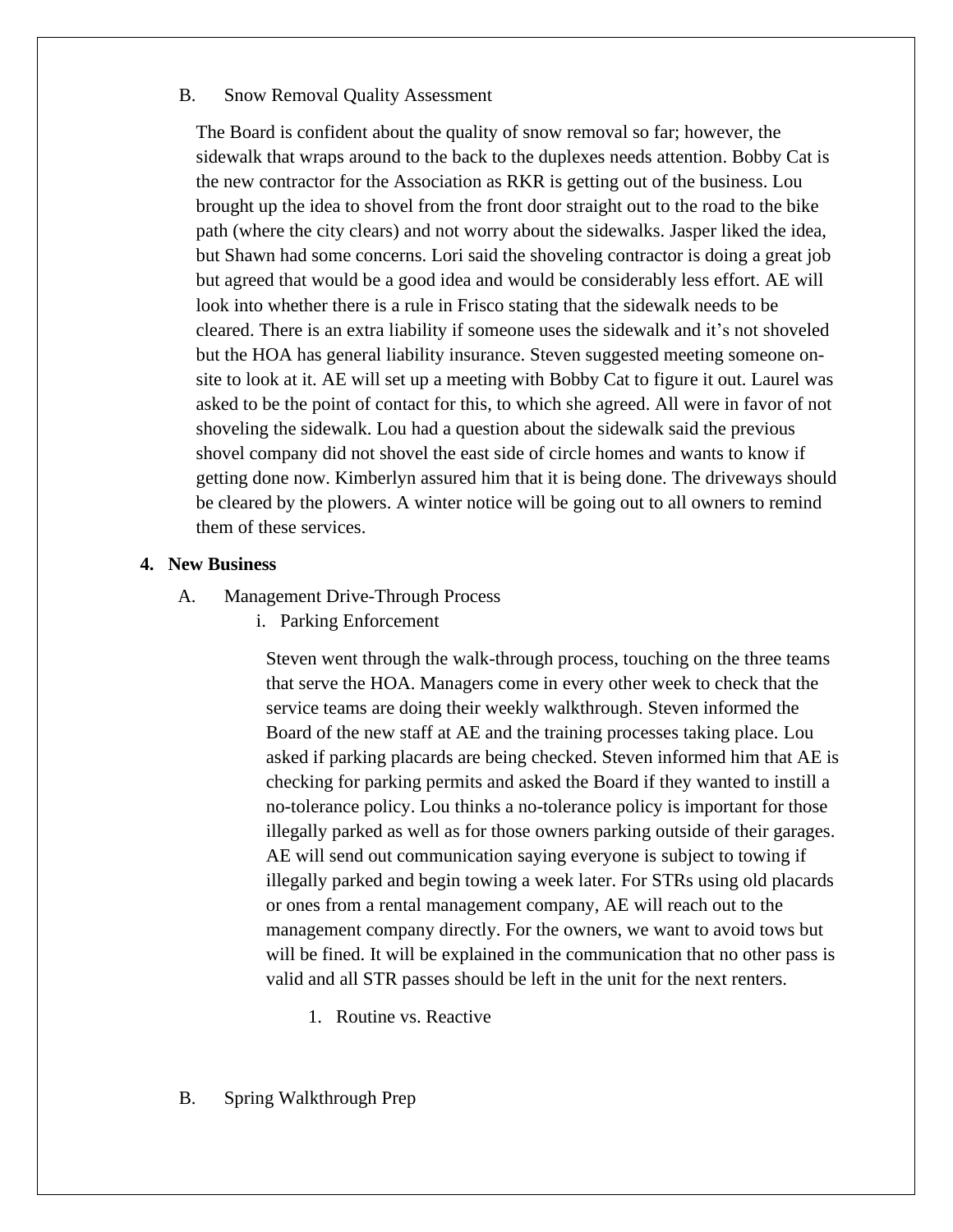Steven would like to get landscapers out to join for the first spring walkthrough and then conduct a second walkthrough to discuss the CAPEX project taking place this year. The Association has limited reserves, so it is necessary to prioritize projects. A bigger project on the docket is the row homes decks; however, there needs to be enough time to get contractor bids. A piece of siding fell off Lori's unit and she has a leak above the front door. The leak has been addressed by AE and there was no water, and it wasn't damp. Lori is less concerned because the leak doesn't touch inside of the home, she is more concerned about the siding because it leaks into the house. AE will send a contractor to address this. Brett mentioned that homeowner Kimberlee Young requested maintenance on her deck that is being looked at also.

Last year, the Association focused on the maintenance of the circle homes during the summer. Lou reminded Brett to put garage door frames on the list for the circle homes. Brett recalls Kimberlee having issues with the bottom panels on her garage.

Laurel wants to know if the contractor ever came out and looked at the roofs. Steven said elevation roofing came out in the fall and made a lot of repairs. Steven forwarded the photos to the BOD for their review. Contractor is Petr Hanek. He also removed ice dams when he was there. Coming up with a proposal for some heat tape in the valleys of the row homes to prevent ice dams from forming there. Should be done the summer into winter of 2023.

#### C. Board & Management Communication

There was a discussion on the creation of a landscaping committee. Lou believes the BOD would be in favor of this committee forming and suggested they come up with ideas to present to the BOD. In the annual meeting, the topic of zero-scaping came up and Lou wants to see the numbers in the long term and short term. He reminded the Board that there are a lot of projects coming up and not a lot of funds. Jasper said we need to clearly state the areas we are looking at to landscape.

Steven went through steps and Brett asked if anyone was interested in taking point on this. Lou said he will work on Trish – his only concern is there is no money left for this year. Brett said will send minutes highlighting the ideas that were mentioned in the annual meeting.

Steven met with Lou recently and they discussed that the plower was not meeting the expectations of the BOD. Steven pushed to make them do a good job and they quit.

There was a discussion regarding the communication between Alpine Edge and the Board. AE agreed to be more responsive and communicate effectively with any emails and phone calls that come in.

#### **5. General Board Comments**

**6. Set Tentative Date & Time of Next Board Meeting & Annual Meeting**